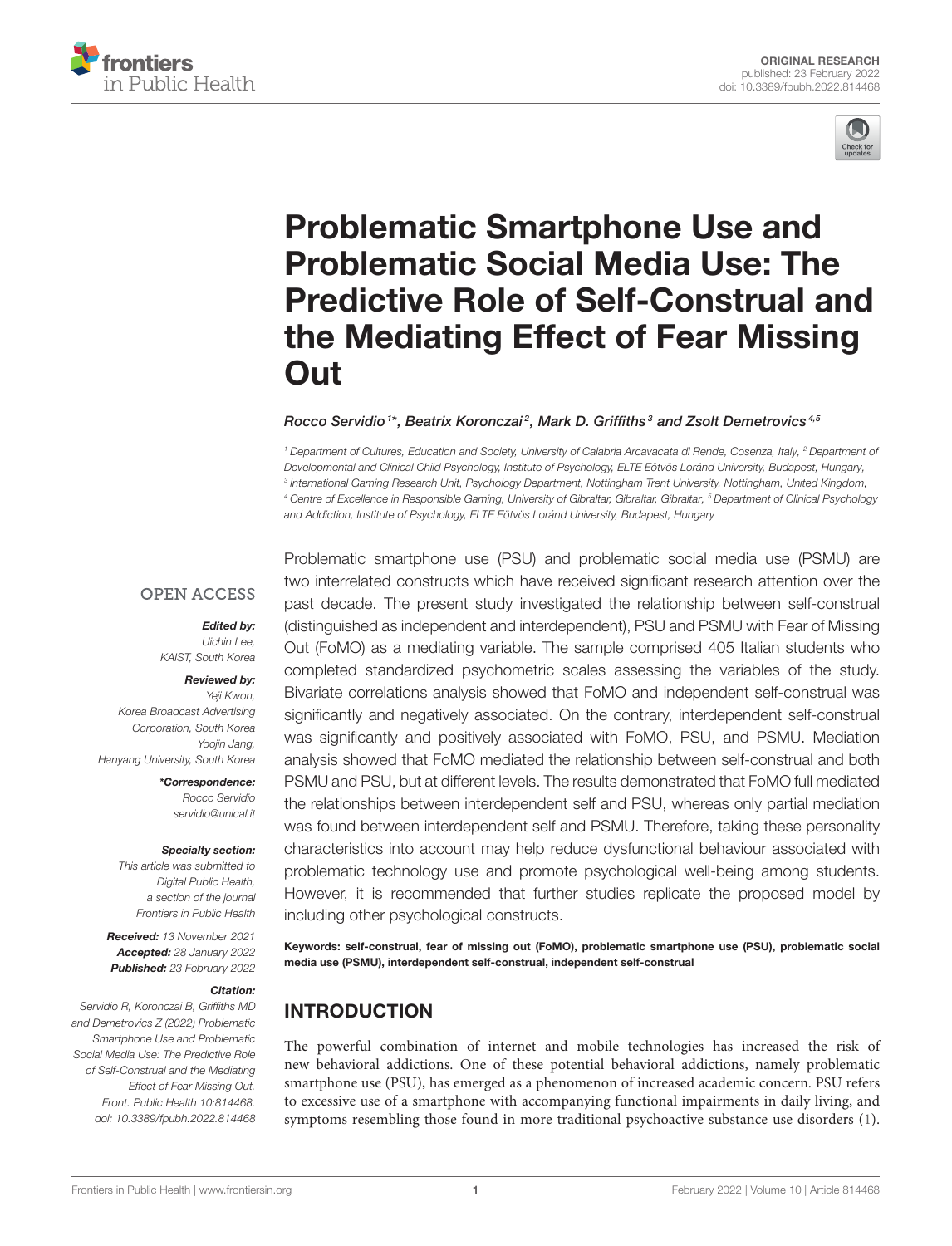Additionally, it is important to investigate not only the consequences of excessive use but the predisposing factors and specific use motives, as well as cognitive and affective variables (e.g., expectancies, experienced gratification), leading to the problematic overuse of specific mobile applications [\(2\)](#page-7-1).

Cross-sectional analysis has shown that PSU behavior has been associated with different negative consequences, such as depression [\(3\)](#page-7-2), poor sleep quality [[\(4\)](#page-7-3), for a review], poor academic achievement [\(5\)](#page-7-4), and loss of control [\(6,](#page-7-5) [7\)](#page-7-6). According to an international report, 97% of Italian individuals used their smartphone to access the internet and about 85.2% has been actively engaged with or contributed to social media in terms of communication among social groups [\(8\)](#page-7-7). A recent meta-analysis identified specific predictive factors for PSU [[\(9\)](#page-7-8), for a review]. Among these risk factors, it was found that individuals with a large social network may spend more time on smartphones than others to maintain relationships, increasing the risk of PSU over time.

A recent study conducted by Canale et al. [\(10\)](#page-7-9), which used a Bayesian analyses approach, provided the first comprehensive test of the pathway model of PSU as posited by Billieux et al. [\(1\)](#page-7-0). The results of the study indicated that each path (i.e., excessive reassurance, impulsive, and extraversion), was associated with distinct psychosocial and psychopathological variables. Therefore, several factors can influence the development of PSU. Among these factors, personality traits such as low self-control [\(7\)](#page-7-6), Dark Triad traits [\(11,](#page-7-10) [12\)](#page-7-11), and self-esteem [\(13,](#page-7-12) [14\)](#page-7-13), as well as the contribution of metacognitions and smartphone use expectancies [\(15\)](#page-7-14) have been identified as significant predictors of PSU. Moreover, personality is one of the most investigated variables since individual differences can shed light if specific personality traits predispose technology users to develop addictive behavior. The results of a recent meta-analysis indicated the presence of robust associations between PSU and high levels of neuroticism and lower levels of conscientiousness  $[(16)$  $[(16)$ , for a review].

Although PSU and problematic social media use (PSMU) are not included in the latest fifth edition of the Diagnostic and Statistical Manual of Mental Disorders (DSM-5), research concerning these new behavioral addictions should be addressed to understand the motivational factors and the clinical features, as well as the co-occurrence with other disorders rather than overemphasize specific technological aspects (i.e., stressing a dichotomy between predominantly mobile and predominantly non-mobile internet-use disorder) [\(17\)](#page-7-16). PSMU can be described as an unhealthy excessive form of social media use, which is characterized by a lack of control over the behavior and continued behavior despite clinically impairing life consequences [see [\(18,](#page-7-17) [19\)](#page-7-18), for a review]. Social media platforms (i.e., Facebook, Instagram, Twitter, etc.) are typically available over mobile devices with an internet connection. However, for a minority of individuals, the use of social media applications can become problematic or pathological, interfering with daily functioning, social relationships, and academic or work performance [\(20\)](#page-7-19). Additionally, social media use is one of the most predominant activities engaged in on smartphones [\(21,](#page-7-20) [22\)](#page-7-21), and use of social media is considered a vulnerability factor in developing PSU [\(23,](#page-7-22) [24\)](#page-7-23). Smartphones with internet access provide constant availability to social media applications and provides immediate access for individuals to check their notifications, especially among those with lower self-control, which may result in PSU and PSMU [see [\(7,](#page-7-6) [24\)](#page-7-23), for a review]. Consequently, it is important to explore possible psychological factors that may increase the risk of PSU and PSMU.

Markus and Kitayama [\(25\)](#page-7-24) developed self-construal theory, which can be described as the "belief about the relationship between the self and others and, especially, the degree to which they see themselves as separate from others or as connected with others" (p. 226). Subsequently, Singelis [\(26\)](#page-7-25) conceptualized selfconstrual "as a constellation of thoughts, feelings, and actions concerning one's relationship to others, and the self as distinct to others" (p. 581). More specifically, self-construal theory distinguishes between independent self and interdependent self. Individuals with independent self-construal evaluate themselves not in the context of others, such as family members, co-workers or colleagues, but are more self-contained and autonomous [\(27\)](#page-7-26). In this view, the self is separate from the social context. More specifically, when individuals think about themselves, those with highly independent self-construal will have their abilities and attributes as a referent rather than referring to the thoughts or actions of others [\(28\)](#page-7-27). This suggests they have a high level of selfesteem which allows them to validate their internal attributes. Conversely, individuals with interdependent self-construal feel more connected with others. Therefore, individuals are not separated from the social context and are more closed and less differentiated from others.

Individuals can develop both independent self and interdependent self simultaneously. Therefore, in everyone, these two aspects of self can coexist. For this reason, it is not correct to consider independent and interdependent self-construal as two extremes of the same dimension. They should be conceptualized as different aspects of the self-concept. Indeed, some individuals might have an independent self or an interdependent self that is more salient [\(25\)](#page-7-24). This view avoids categorizing individuals as having either an independent self or interdependent self, rather individuals should be described as having a salient interdependent or independent self-construal [\(27,](#page-7-26) [29\)](#page-7-28).

Previous findings on self-construal have demonstrated that it is an influential psychological variable that affects human technologies interaction as well as social media use [\(30\)](#page-7-29). For example, a review of the literature suggested that individuals with an interdependent self are more prone to use social media [\(31\)](#page-7-30). The results of another study showed that individuals with interdependent self-construal were more disposed to share personal information on online social media [\(32\)](#page-7-31). Recently, the results of another study reported that females, compared to males, exhibited stronger prosocial motives for using SNSs, which was explained by their interdependent self-construal [\(33\)](#page-8-0). Moreover, in their research on private university students in Lebanon, Hawi and Samaha [\(34\)](#page-8-1) found that only independent self-construal was a significant and negative predictor of PSMU. However, as a personality trait, self-construal has been explored only with PSMU, but has not been widely considered in relation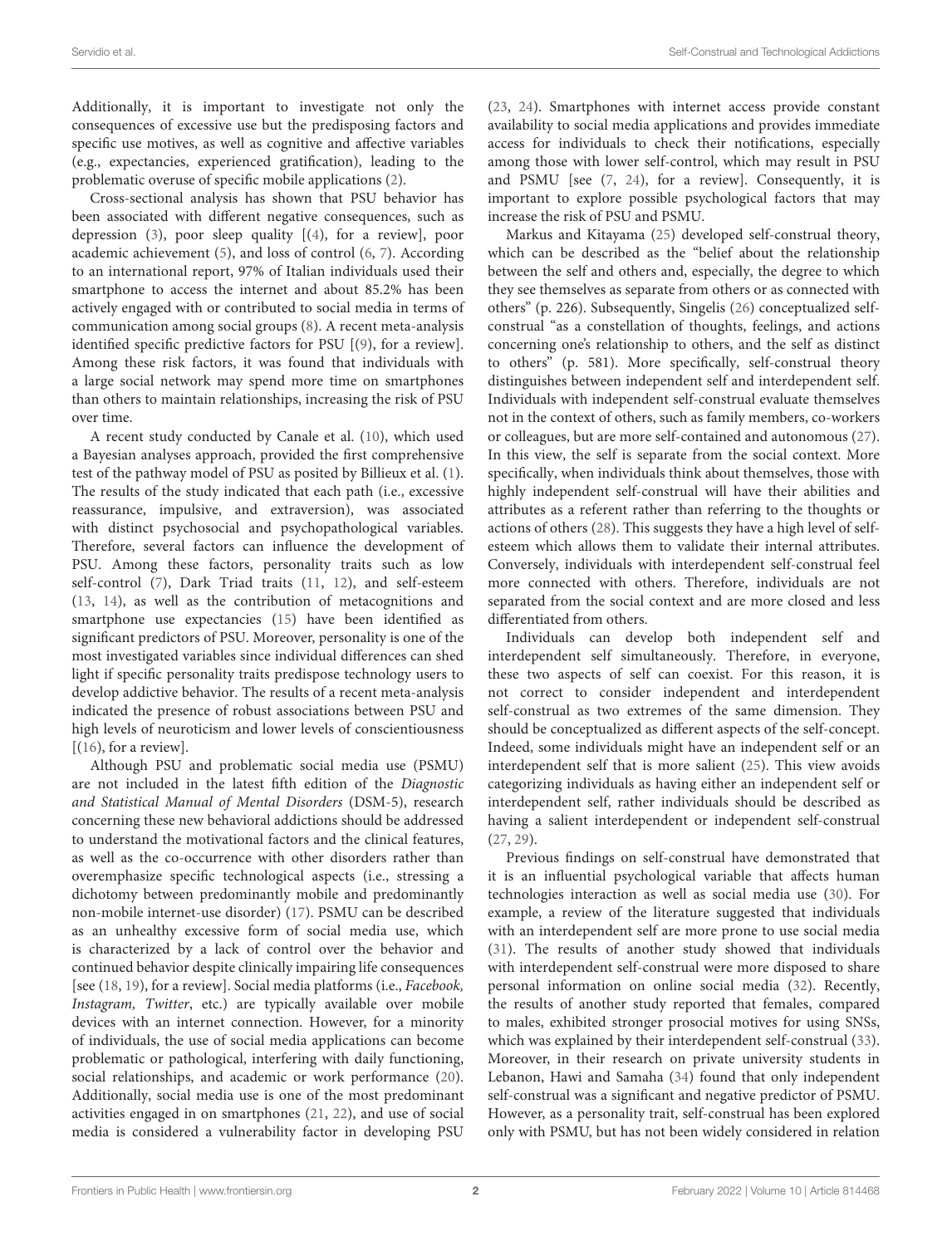to its association with PSU [\(35\)](#page-8-2). Therefore, investigating whether or not self-construal affects PSU is one of the objectives of the present paper.

Additionally, the present study investigated whether fear of missing out (FoMO) would significantly mediate the associations between self-construal, PSMU, and PSU. The concept of FoMO describes the individual's desire to keep up with what other individuals are doing online as well as the idea that other individuals experience more interesting events when the user is not online [\(36\)](#page-8-3). Previous researchers have shown that FoMO can contribute to both PSMU [\(37\)](#page-8-4) and PSU [see [\(37\)](#page-8-4), for a review]. These findings are important to understand the association between the variables in the present study. A recent meta-analysis reported a significant positive relationship between FoMO and both social media use and PSMU [\(38\)](#page-8-5). The apprehension that others might be having gratifying experiences from which an individual is absent seems to be one of the contributory factors in PSMU, driven by the need to get in touch with others, mainly when individuals use social media applications to socially interact. Therefore, FoMO appears to be a strong motivator underlying PSMU. It has been indicated that social media use and FoMO have a reciprocal relationship, and FoMO drives PSMU to fulfill individual psychological needs of belongingness, consequently reinforcing the risk of PSU because social media applications are mainly used by individuals on their smartphones  $(39, 40)$  $(39, 40)$  $(39, 40)$ .

Moreover, prior studies have explored the mediating role of FoMO, supporting the proposed argument. For example, a recent study demonstrated that FoMO mediated the relationship between maximization (a personality trait that describes individual differences in the general tendency of striving to make the best choice) and PSU [\(13\)](#page-7-12). Furthermore, the extant literature has demonstrated that FoMO can mediate psychological variables (i.e., depression, envy) and PSU [\(3,](#page-7-2) [41\)](#page-8-8). A survey study also found that FoMO and relational (interdependent) selfconstrual had a moderated mediation effect on the relationship between smartphone addiction and interpersonal sensitivity (i.e., a personality tendency characterized by constantly worrying about negative social evaluation) [\(35\)](#page-8-2). Although FoMO has been conceptualized in the framework of the self-determination theory [\(36\)](#page-8-3), the relationship between self-construal and FoMO is still unclear. However, the findings of a recent study provided consistent and convergent findings that FoMO is positively associated with interdependent self-construal [\(30\)](#page-7-29). Consequently, individuals with a salient interdependent self, compared to those with a salient independent self, may experience higher levels of FoMO. Indeed, individuals with salient interdependent self-construal evaluate other individuals around them as a part of their identities [\(42\)](#page-8-9) and will be more worried about what other individuals around them are doing, especially when they are included in online social groups. Therefore, if individuals evaluate other people as a part of themselves, the likelihood of experiencing FoMO would be higher, especially for those who do not feel socially close to others in the offline world [\(43\)](#page-8-10). Moreover, daily frustration to satisfy basic psychological needs may lead to high levels of FoMO, and in turn could motivate individuals to constantly engage with

mobile social media applications subsequently increasing the risk of developing PSMU and PSU [\(44\)](#page-8-11).

Individuals with a salient independent self, usually, feel less connected to others, since they do not expect to receive social approval (i.e., likes and positive remarks from their friends). Conversely, individuals with a salient interdependent self are more likely to fear that they could be missing out on things with their friends on social media platforms when temporarily leaving the social applications, which can lead to higher levels of FoMO. In other words, the independent self should be negatively related to FoMO. On the other hand, the salient interdependent self should be positively associated with FoMO. This view is supported by a previous study, which indicated that FoMO was significantly higher among individuals with low levels of self-esteem [\(13\)](#page-7-12). However, no previous studies have explored how FoMO works in these relationships. Furthermore, a growing number of studies indicate that FoMO is positively and significantly associated with both PSMU and PSU [\(45](#page-8-12)[–47\)](#page-8-13). Additionally, a cross-sectional study indicated that FoMO is more important than other variables (e.g., avoidant attachment and anxiety) in predicting PSMU [\(48\)](#page-8-14). Moreover, when controlling for FoMO, the effect between some personality traits (e.g., extraversion, and neuroticism), and PSMU no longer becomes significant because only FoMO predicts PSMU. Therefore, the associations between self-construal, PSMU, and PSU may be mediated by FoMO.

Relevant to the present study is the Interaction of Person-Affect-Cognition-Execution (I-PACE) model [\(49\)](#page-8-15), which is a comprehensive model of factors influencing internet use/overuse. Personal factors, for example, include genetic and biological influences, psychopathology, personality, cognitions, and use motives. Responses to such personal factors comprise mechanisms that may be risk or resilience factors for internet use, including cognitive biases, coping style, etc. Such responses may lead to the decision to use a particular type of internet-enabled device (e.g., smartphone) or use a specific social media platform, which may lead to healthy gratification or excessive use [\(50\)](#page-8-16). Additionally, according to Marengo et al. [\(16\)](#page-7-15), the I-PACE model provides a theoretical framework to study internet-related disorders since there is an overlap between PSMU and PSU. Therefore, the present study investigated the relationships between self-construal, PSMU, and PSU, with FoMO as a mediating variable. As aforementioned, self-construal theory proposes self-independent and interdependent dimensions. In particular, the interdependent self is based on the individual's connection to others, demonstrating that the ability to fit into social groups represents an important basis of increasing selfesteem. At early stages, focusing on the person component of the I-PACE model [\(51\)](#page-8-17), it has been found that personality traits, such as low conscientiousness, low self-esteem, and high neuroticism, are factors driving a heightened risk for internet-use disorders. Therefore, it is argued that individuals with interdependent self would be more concerned with what others are doing, which could result in high levels of FoMO. In the I-PACE model, FoMO would be categorized as a response style and involves negative mood in which individuals attempt to regulate by using technological devices such as smartphones or internet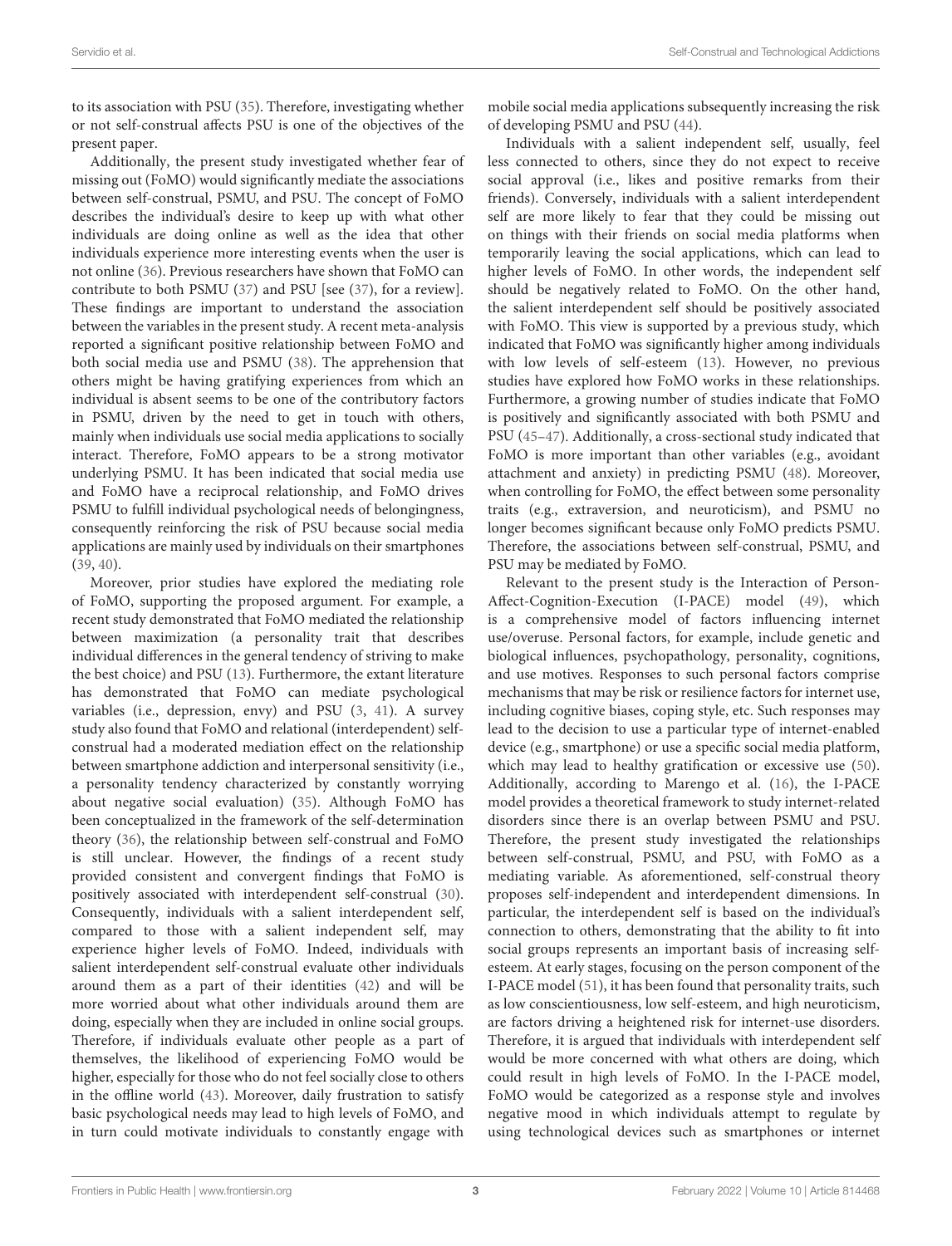applications like social media allowing individuals to escape from daily stressful issues.

### HYPOTHESES OF THE PRESENT STUDY

Given the diffusion of smartphones and the adverse influence on the self, it is important to explore the role of mediating mechanisms which can help in the development of prevention and intervention programs. Therefore, the primary objective of the present study is to examine why some individuals spend more time online on social media and use their smartphones so excessively that it results in symptoms of behavioral addiction [\(43\)](#page-8-10). To address this research objective, it was hypothesized that individuals who view themselves as socially connected with others, missing any social event or discussion (interdependent self) will generate feelings of FoMO (H1), and in turn increase the risk of technological addiction (PSMU and PSU) (H2). However, if PSU is associated with different factors, such as cognition, personality, existing psychopathology, and motives for internetrelated applications and smartphone use, as suggested by I-PACE model, dealing with these factors leads individuals to use social media platforms excessively could help individuals with PSU. Therefore, it was hypothesized that FoMO would mediate the predictive effect of self-construal on PSMU and PSU (H3). Finally, age and gender were entered as covariates of PSMU and PSU, since prior studies have reported younger age and female gender as significant predictors of PSMU [\(52\)](#page-8-18) and PSU [\(53\)](#page-8-19).

# METHODS

### Participants and Procedure

Participants were recruited on the university campus during regular teaching activities. After obtaining their informed consent, all participants were introduced to the study objectives, and they were invited to complete an anonymous and confidential paper-pen-pencil survey. All participants volunteered for the study and none of them received any kind of remuneration. Moreover, they were also allowed to withdraw their data from the study at any stage. Completing the questionnaire took ∼25 min. The language of the questionnaire was Italian. All the research material and procedures were designed according to the guidelines laid out by Ethics in Human Research and the Italian Association of Psychology. Approval for the study was provided by the Ethics Committee of the University of Calabria (Prot. n. 0043310).

The sample comprised 405 Italian students attending various university degrees courses (114 males [28.15%] and 288 females [71.11%]). Three students did not report their gender. The participants' ages ranged from 19 to 43 years  $(M =$ 22.11 years,  $SD = 3.80$ . Most participants were attending psychological and educational courses (60.48%). The remainder were enrolled on various courses such as economics (10.86%), engineering (5.18%), mathematics (8.39%), and computer science (11.85%). The remaining students (3.21%) did not indicate their degree courses.

# Measures

#### Self-Construal

The 10-item Italian version of the Self-Construal Scale [[\(54\)](#page-8-20), original version [\(26\)](#page-7-25)] was used to assess two dimensions of the self: independent self-construal (e.g., "I do my own thing, regardless of what others think"), and interdependent selfconstrual (e.g., "My happiness depends on the happiness of those around me"). Participants report their level of agreement with each statement on a seven-point scale ranging from 1 (strongly disagree) to 7 (strongly agree). Scores range from 10 to 70 with higher total scores indicating higher levels of self-construal. The independent self-construal ( $\alpha = 0.64$ ) and interdependent selfconstrual ( $\alpha$  = 0.65) subscales in the present study demonstrated lower than desired reliabilities [\(55\)](#page-8-21).

#### Fear of Missing Out (FoMO)

The 10-item Italian version of the FoMO Scale [[\(56\)](#page-8-22), original version [\(57\)](#page-8-23)] was used to assess disposition toward FoMO. The scale items (e.g., "I fear others have more rewarding experiences than me") are rated on a five-point scale from 1 (not at all true of me) to 5 (extremely true of me). Scores range from 10 to 50 with higher total scores indicating a higher level of FoMO. The reliability of the scale in the present study was good ( $\alpha = 0.73$ ).

#### Problematic Social Media Use (PSMU)

The six-item Italian version of the Bergen Social Media Addiction Scale (BSMAS) [[\(58\)](#page-8-24), original version [\(59\)](#page-8-25)] was used to assess the risk of social media addiction over the past year. The six scale items (e.g., "How often during the last year have you tried to cut down on the use of social media without success?") each reflect core addiction elements [i.e., salience, mood modification, tolerance, withdrawal, conflict, and relapse; [\(51\)](#page-8-17)] and are rated on a five-point scale from 1 (very rarely) to 5 (very often). Scores range from 6 to 30 with higher scores indicating a greater risk of problematic social media use. The reliability of the scale in the present study was just below what would be ideally desired (α  $= 0.69$ ).

#### Problematic Smartphone Use (PSU)

The 10-item Italian short version of PSU Scale [[\(60\)](#page-8-26), original version [\(57\)](#page-8-23)] was used to assess problematic smartphone use. The items (e.g., "I have used my smartphone longer than I had intended") are rated on a six-point scale from 1 (strongly disagree) to 6 (strongly agree). Scores range from 10 to 60 with higher scores indicating higher problematic smartphone use. The scale's reliability in the present study was very good ( $\alpha = 0.80$ ).

### Statistical Analyses

Preliminary statistical analyses were carried out with IBM SPSS Statistics v. 26 software. Descriptive analyses and bivariate correlations were computed. The mediating model was tested where FoMO was inserted as a mediator in the relationship between self-construal (predictor) and PSMU and PSU (outcomes). The mediational analysis was conducted via the use of the bootstrapping method with 95% bias-corrected confidence intervals and 10,000 bootstrap samples. The mediation model was estimated with Mplus 7.04 [\(61\)](#page-8-27).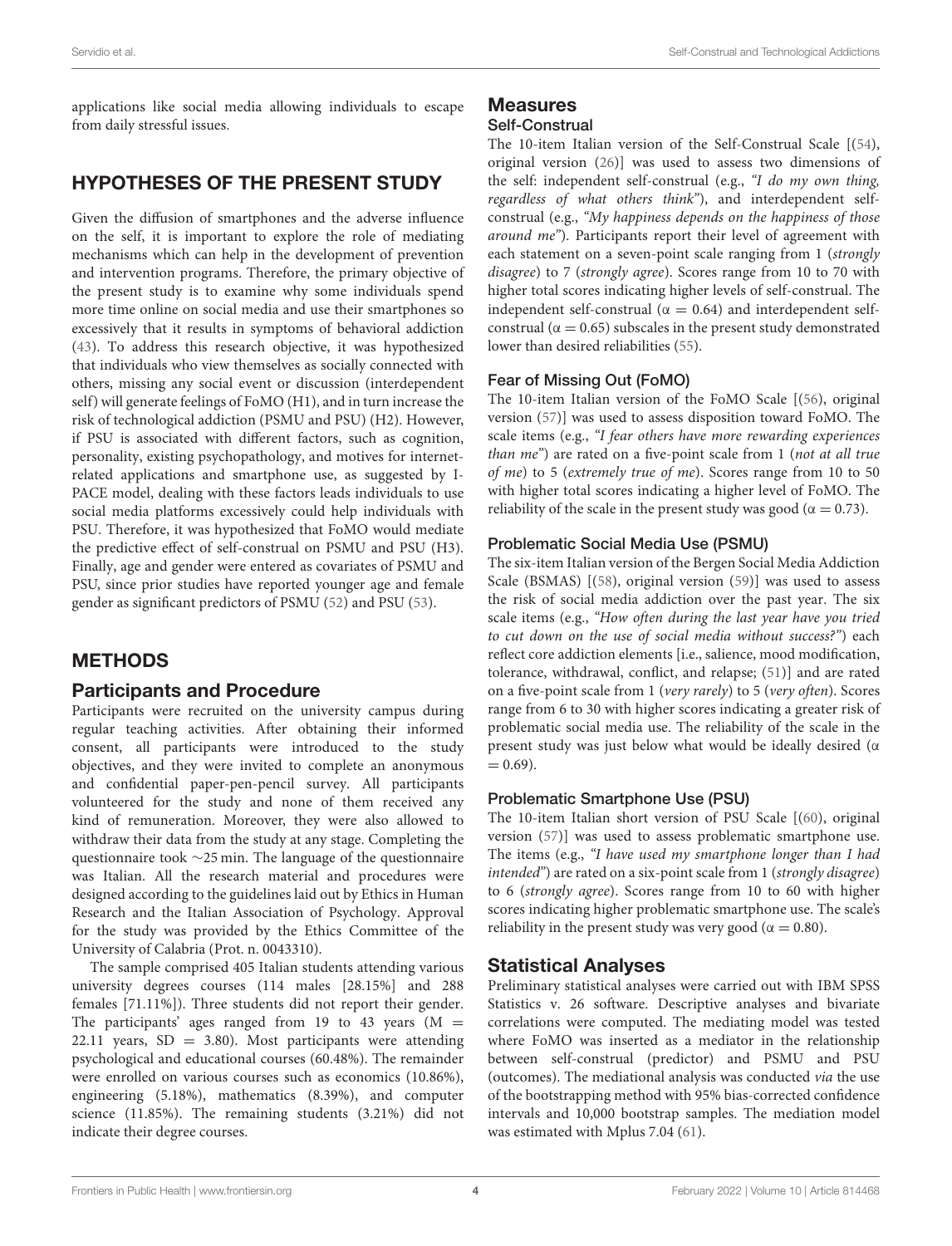#### RESULTS

#### Preliminary Results

Descriptive statistics and bivariate correlations of the main variables are shown in **[Table 1](#page-4-0)**. The results indicated that individuals with high interdependent self were more likely to have high levels of PSU. However, no significant association was found between independent self and PSU.

The mean of the self-construal scale indicated tendencies toward independent self rather than interdependent self in the present sample. Therefore, all the correlations values between the constructs were significant and satisfied the conditions for performing the mediation analysis.

#### Mediation Analysis

The results of the bootstrapping mediational analysis (**[Figure 1](#page-4-1)**), controlled for gender and age, showed that the independent self was weakly negatively related to FoMO ( $\beta = -0.160$ , SE  $= 0.050, t = -3.17, p < 0.01, 95\% \text{ CI } [-0.26, -0.06]$ , while interdependent self was weakly positively related to FoMO ( $\beta$  $= 0.129$ ,  $SE = 0.046$ ,  $t = 2.82$ ,  $p < 0.01$ , 95% CI [0.04, 0.22]), and PSMU ( $\beta = 0.110$ ,  $SE = 0.049$ ,  $t = 2.24$ ,  $p < 0.05$ , 95% CI [0.01, 0.21]). FoMO was positively associated with PSMU  $(\beta = 0.322, \text{ SE} = 0.049, t = 6.61, p < 0.001, 95\% \text{ CI}$  [0.22, 0.42]) and PSU ( $\beta = 0.335$ ,  $SE = 0.048$ ,  $t = 7.04$ ,  $p < 0.001$ , 95% CI [0.24, 0.42]), respectively. Additionally, there was no significant association between interdependent self and PSU ( $\beta$  $= 0.094$ , SE  $= 0.049$ ,  $t = 1.91$ ,  $p = 0.056$ , 95% CI [-0.15, 0.04]). Age was negatively associated with FoMO ( $\beta = -0.173$ ,  $SE = 0.048$ ,  $t = -3.60$ ,  $p < 0.001$ , 95% CI [-0.26, -0.07]) and PSMU ( $\beta = -0.138$ , SE = 0.040,  $t = -3.49$ ,  $p < 0.001$ , 95% CI [-0.22,−0.06]), respectively. On the other hand, gender was only associated with PSMU ( $\beta = 0.079$ , SE = 0.036, t = 2.15,  $p < 0.05$ , 95% CI [0.00, 0.15]). Regarding the indirect effects (**[Table 2](#page-5-0)**), FoMO partially mediated the relationship between interdependent self and PSMU. Finally, a full mediated effect of FoMO was found in the association between interdependent self and PSU.

**[Table 2](#page-5-0)** shows the results of the mediation analysis. The only significant effect was the relationship between interdependent self and PSMU, which was partially mediated by FoMO. FoMO fully mediated the relationship between self-construal and PSU. No other mediating effects emerged. Finally, the direct relationships between independent self on both PSMU and PSU were not significant.

<span id="page-4-0"></span>

|                     | M     | <b>SD</b> | <b>Skewness</b> | <b>Kurtosis</b> |                          | $\overline{2}$           | 3               | 4         | 5       | 6      | 7 |
|---------------------|-------|-----------|-----------------|-----------------|--------------------------|--------------------------|-----------------|-----------|---------|--------|---|
| Independent self    | 4.95  | 1.02      | $-0.19$         | $-0.41$         | $\overline{\phantom{0}}$ |                          |                 |           |         |        |   |
| Interdependent self | 3.79  | 0.99      | 0.05            | $-0.17$         | 0.06                     | $\overline{\phantom{0}}$ |                 |           |         |        |   |
| FoMO                | 2.17  | 0.59      | 0.61            | 0.32            | $-0.16**$                | $0.12*$                  | $\qquad \qquad$ |           |         |        |   |
| <b>PSMU</b>         | 2.10  | 0.68      | 0.57            | $-0.03$         | $-0.02$                  | $0.16***$                | $0.35***$       | -         |         |        |   |
| <b>PSU</b>          | 2.68  | 0.85      | 0.35            | $-0.20$         | $-0.05$                  | $0.14***$                | $0.35***$       | $0.58***$ | -       |        |   |
| Age                 | 22.11 | 3.65      | 0.12            | 6.17            | 0.02                     | $-0.02$                  | $-0.13**$       | $-0.14**$ | $-0.02$ | -      |   |
| Gender              | -     | -         | -               | -               | 0.03                     | $-0.02$                  | $-0.06$         | $0.14***$ | $0.12*$ | $-0.6$ |   |

FoMO, fear of missing out; PSMU, problematic social media use; PSU, problematic smartphone use. Gender (0 = male, 1 = female) is point serial correlation (r<sub>pb</sub>).  $p < 0.05$ ;  $p < 0.01$ ;  $m_p < 0.001$ .

<span id="page-4-1"></span>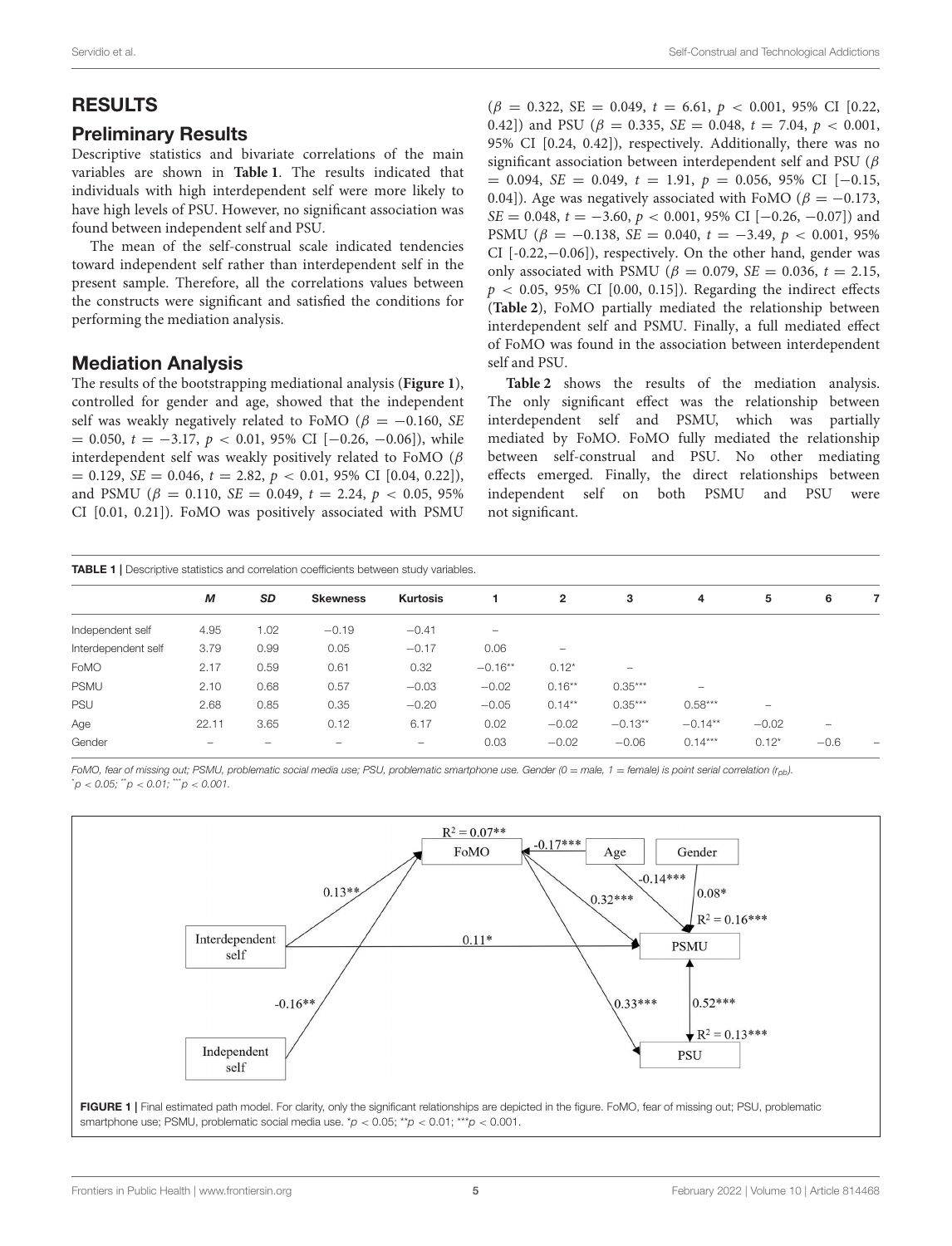<span id="page-5-0"></span>

| TABLE 2   Mediation and indirect effects with standardized estimates of FoMO for the relationship among self-construal (independent self and interdependent self), |  |
|--------------------------------------------------------------------------------------------------------------------------------------------------------------------|--|
| PSMU, and PSU.                                                                                                                                                     |  |

| Pathway                                | <b>Estimate</b> | SE   | z       | $\boldsymbol{p}$ | 95% [CI]         |
|----------------------------------------|-----------------|------|---------|------------------|------------------|
| Independent self $\rightarrow$ PSMU    |                 |      |         |                  |                  |
| Total                                  | $-0.03$         | 0.05 | $-0.49$ | 0.621            | $[-0.13, 0.08]$  |
| Indirect                               | $-0.05$         | 0.02 | $-2.89$ | 0.004            | $[-0.09, -0.02]$ |
| Direct                                 | $-0.03$         | 0.05 | 0.52    | 0.602            | $[-0.07, 0.12]$  |
| Independent self $\rightarrow$ PSU     |                 |      |         |                  |                  |
| Total                                  | $-0.06$         | 0.06 | $-1.14$ | 0.256            | $[-0.17, 0.05]$  |
| Indirect                               | $-0.05$         | 0.02 | $-2.90$ | 0.004            | $[-0.09, -0.02]$ |
| Direct                                 | $-0.01$         | 0.05 | $-0.19$ | 0.849            | $[-0.11, 0.10]$  |
| Interdependent self $\rightarrow$ PSMU |                 |      |         |                  |                  |
| Total                                  | 0.15            | 0.05 | 3.11    | 0.002            | [0.05, 0.24]     |
| Indirect                               | 0.04            | 0.02 | 2.59    | 0.010            | [0.01, 0.08]     |
| Direct                                 | 0.11            | 0.05 | 2.27    | 0.025            | [0.01, 0.21]     |
| Interdependent self $\rightarrow$ PSU  |                 |      |         |                  |                  |
| Total                                  | 0.14            | 0.05 | 2.72    | 0.007            | [0.04, 0.23]     |
| Indirect effect                        | 0.04            | 0.02 | 2.58    | 0.010            | [0.01, 0.08]     |
| Direct                                 | 0.09            | 0.05 | 1.91    | 0.056            | $[-0.00, 0.18]$  |

SE, standard error; PSMU, problematic social media use; PSU, problematic smartphone use.

#### **DISCUSSION**

The present study examined the mediating role of FoMO in understanding the relationship between self-construal (interdependent self and independent self), PSMU, and PSU both as to outcome variables. It was hypothesized that individuals with higher levels of interdependent self-construal would experience feelings of FoMO (H1), and in turn would be more at risk of PSMU and PSU (H2) both directly and indirectly through the mediating role of FoMO (H3). Overall, the present results suggest that interdependent self-construal was positively related to FoMO, which in turn was associated with greater PSMU and PSU [\(40\)](#page-8-7). Consistent with the assumptions of the I-PACE model [\(49\)](#page-8-15) FoMO, which can be considered a maladaptive psychological status, led to both PSMU and PSU. The results of the present paper contribute to the literature on FoMO by demonstrating that interdependent self is positively related to FoMO, and that independent self is negatively associated with FoMO, supporting the present authors' assumptions. Therefore, the present study contributes to the literature on behavioral addiction, particularly in relation to the mediating role of FoMO, by proposing a theoretical framework based on the self-construal theory [\(25\)](#page-7-24). According to Dogan [\(30\)](#page-7-29) when a person develops a self-concept of which other individuals are a part, a person will be more inclined to wonder about what others are doing. Individuals develop and shape themselves in connection with others, which represent a part of themselves, and then the desire to stay continually connected with what others are doing becomes inevitable [\(42,](#page-8-9) [43\)](#page-8-10). Individuals with an interdependent self-construal are more likely to value connectedness [\(29\)](#page-7-28). Consequently, they might experience FoMO due to the perceived disconnect with other individuals around them.

Moreover, FoMO could be one of the symptoms of individuals with an interdependent self who are struggling with problems of loneliness. These results are consistent with cross-sectional and experimental studies [e.g., [\(62\)](#page-8-28)]. Compared to individuals with an independent self, those with a higher interdependent self would prefer social media over face-to-face relationships because this allows them to validate their internal attributes, and subsequently might lead to PSMU. Therefore, individuals with higher levels of interdependent self-construal are more worried about being negatively evaluated by others and are more afraid of missing the latest news concerning others, and are consequently more prone to use mobile social media applications excessively [\(31\)](#page-7-30).

These results could explain why some types of individuals would be less concerned with active social media use, which in turn are more at risk in the use of smartphone applications. Individuals with a salient interdependent self may repeatedly experience FoMO. They may give less importance to their daily experiences, which represent an important opportunity to shape their sense of self, due to the inner desire to track others' everyday experiences using social media platforms. This allows them to regulate their levels of social appraisal and self-promotion with others. FoMO could work as an internal control mechanism for individuals with a salient interdependent self by offering the ability to protect their well-being aiming to seek reassurance and self-worth [\(30\)](#page-7-29).

Viewed from the perspective of cultural factors, studies have shown that individuals living in a collectivistic culture tend to develop the interdependent self and report lower life satisfaction compared to individuals from individualistic cultures [\(30,](#page-7-29) [34\)](#page-8-1). The present study reinforces these previous findings and underlines the importance of considering the role of FoMO in the relationship between the cultural aspects regarding self-construal theory and internet-related disorders in future cross-cultural psychology studies, especially because FoMO becomes a key factor when individuals in construing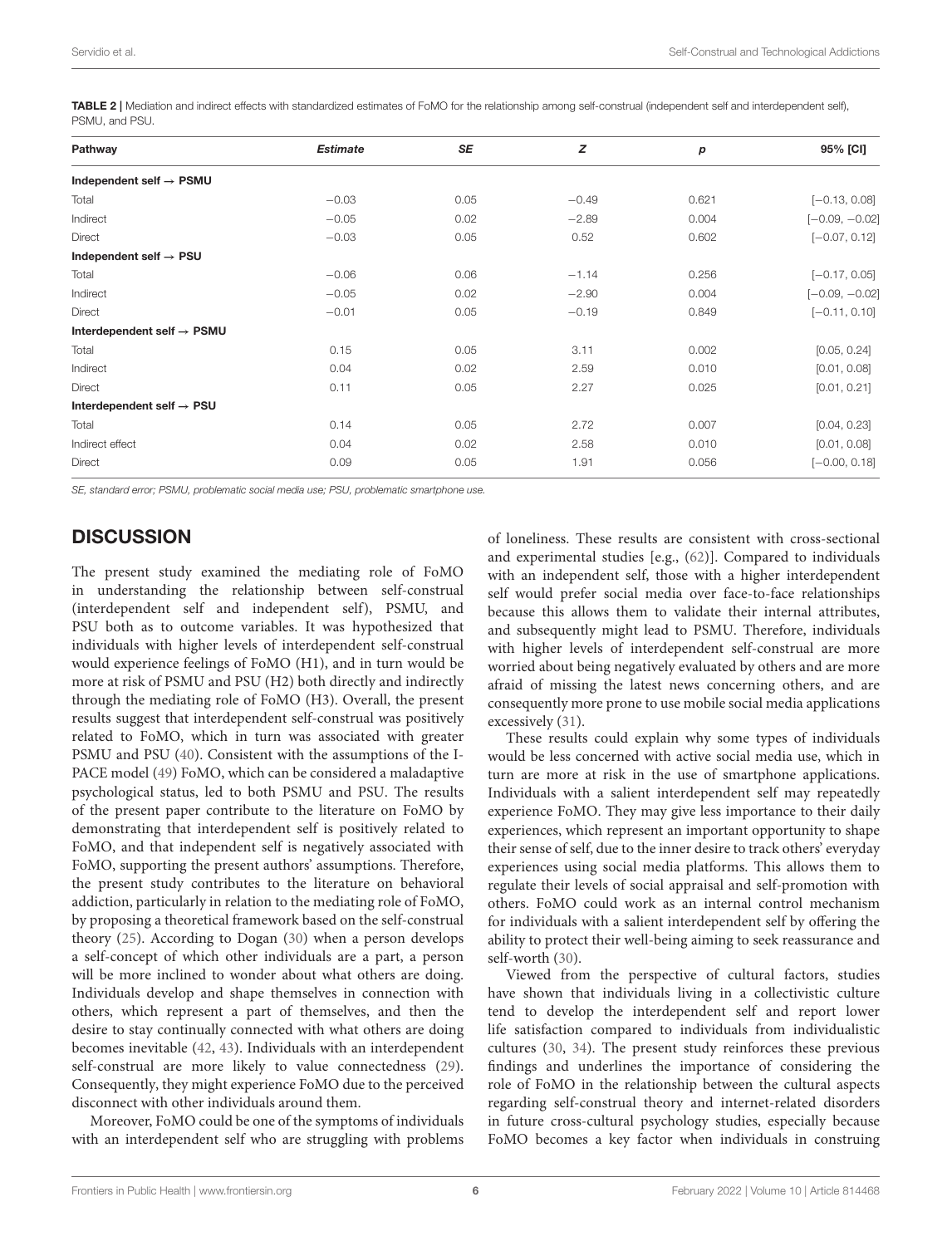themselves give more importance to their connection to the community.

Consistent with the study's hypotheses, it was found that FoMO was a mediator in the relationship between selfconstrual and PSMU and PSU, but at different levels. The study found a fully-mediated relationship between interdependent self and PSU, and a partially-mediated association between interdependent self and PSMU. According to the results, the effects of FoMO leading to PSMU and PSU by considering the levels of self-construal were different. Interdependent self would reinforce FoMO, which in turn facilitates both PSMU and PSU among university students. Therefore, FoMO is not only an outcome that is affected by self-construal but also an internal motivation of PSMU and PSU behavior. These results fit with the I-PACE conceptualization of cognitive bias and coping style because of mechanisms in the relationship between predisposing factors and excessive internet-use disorders and related applications.

On the other hand, the negative association of independent self with FoMO indicates that people who perceive themselves as separate from others would be less concerned with active use of social applications for social purposes, and therefore they have less risk to develop addictive behavior to technologies [\(34\)](#page-8-1). These differences in FoMO can also have implications in understanding the existence of indirect paths between selfconstrual on both PSMU and PSU. Additionally, the results of the present study underline that there are differences in the predictive and mediating variables of both PSMU and PSU. Therefore, these findings are important for designing intervention and prevention programs. Given the widespread use of both smartphones and social media applications, future preventive activities could be designed to promote the adoption of adaptive strategies to manage the experience of FoMO and consequently the risk of developing internet-related disorders. Intervention and prevention programs could focus on helping smartphone and social media users engage in more physical activities and develop offline social networks focusing on face-to-face interactions rather than through technology-mediated environments such as social media platforms [\(9\)](#page-7-8).

Overall, the strategy that individuals adopt to develop their self-concept affects FoMO. When individuals use social media via smartphone applications to satisfy their psychological needs, FoMO will be more salient and the risk of developing an addiction to PSMU, and PSU is higher. Therefore, individuals should focus on personal autonomy to refrain from experiencing the FoMO, which should protect them from the negative consequences of the FoMO because it eases the awareness of the experience that the individual is missing out [\(30,](#page-7-29) [63\)](#page-8-29). These results provide insight on the underlying mechanisms between self-construal, where the self is one of the core elements of an individual's identity, and internet-related disorders such as PSMU and PSU. Moreover, the results may also support the I-PACE model, which underlines that addictive behaviors (i.e., PSMU, PSU) result from interactions between a person's core characteristics and mediating/moderating variables [\(49\)](#page-8-15), which may be dynamic and develop over time because of engagement in

specific behaviors likely to be experienced as rewarding because it may help relieve stress.

The present study is not without limitations. First, although path analysis was used to test the study's hypotheses, the study was correlational. Therefore, no causal relationships can be inferred. Researchers should perform longitudinal studies to confirm the inferred causal relationships in the present study. Second, the data in the present study were all selfreport. Therefore, future research could benefit by collecting data using mixed methods research approaches. Third, the present study only collected data from Italian university students with a bias toward females, therefore, the generalization of the findings is limited. Future research should use more diverse and representative samples to confirm these findings. Finally, the Cronbach alpha reliability values of the subscales in the Self-Construal Scale were below 0.7 which were less than ideal. Future studies should examine the proposed research model by considering the cultural-related and individual differences, for instance, between Asian and Western individuals. In a recent cross-cultural study the alpha coefficients for the independent and interdependent subscales of the Self-Construal Scale were different with low values for the Western group like those in the present study [\(62\)](#page-8-28).

### **CONCLUSION**

In summary, the present study contributes to the literature by testing a mediation model which offers an understanding of the relationships between self-construal, PSMU and PSU, via the mediating role of the FoMO. The results indicated that interdependent self-construal could work as a risk factor mainly for PSMU rather than PSU. Results also suggested that FoMO may account for the previously established relationship not only between self-construal and PSMU but mainly for PSU. However, future studies should analyse and replicate the proposed model with other psychological variables. For instance, social comparison can be evaluated as a mediator in this relationship. It is well-established that for individuals with higher interdependent self-construal, other people become a source of the definition of the self, and social comparison may be used primarily when self-improvements motives are strong. Furthermore, previous studies have indicated that social comparison is positively associated with social media use and PSU because they seek comparison information [\(64,](#page-8-30) [65\)](#page-8-31).

# DATA AVAILABILITY STATEMENT

The raw data supporting the conclusions of this article will be made available by the authors, without undue reservation.

### ETHICS STATEMENT

The studies involving human participants were reviewed and approved by University of Calabria. The participants provided their written informed consent to participate in this study.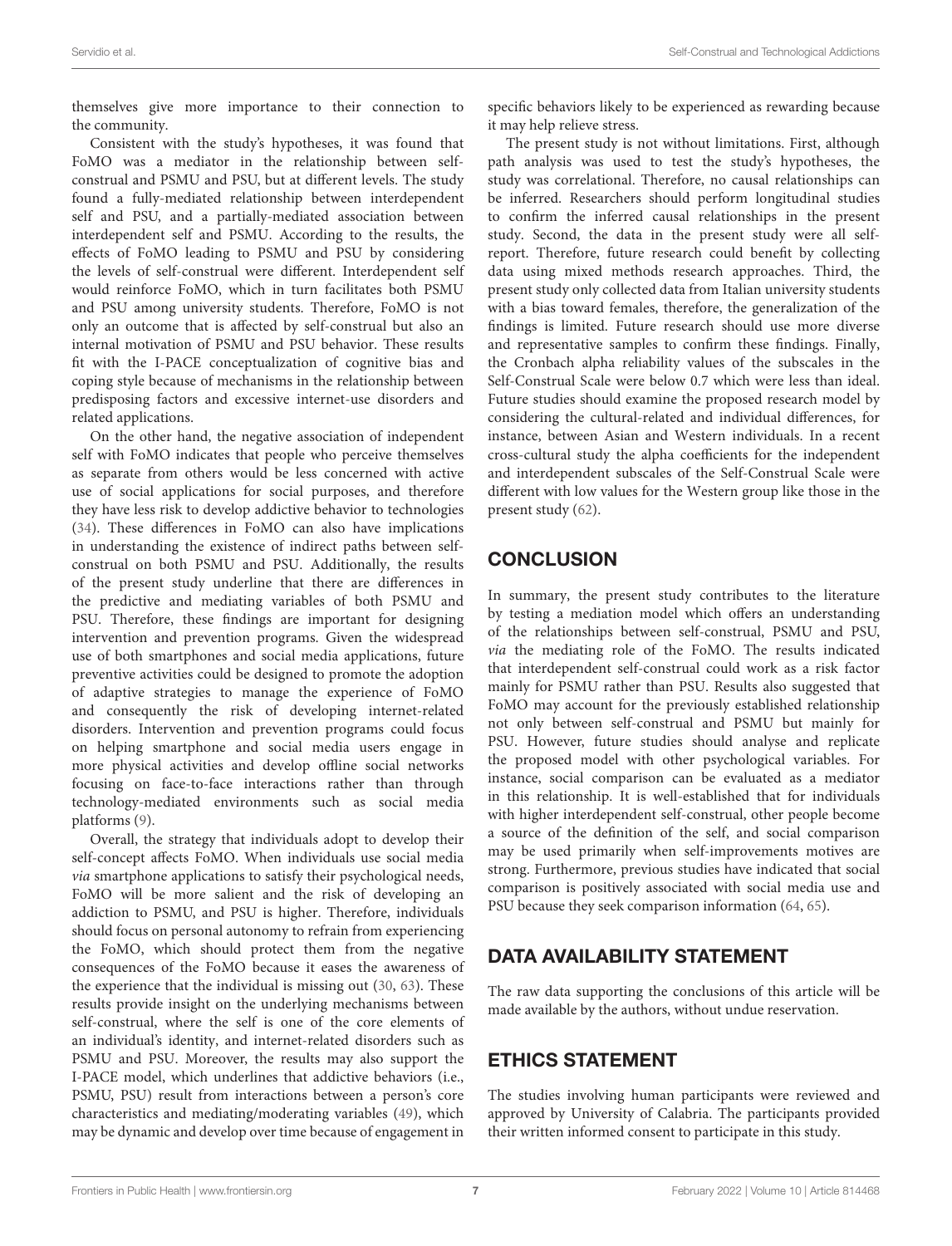### AUTHOR CONTRIBUTIONS

RS: conceived and designed the study, analyzed the data, and wrote the first draft of the paper. ZD, MG, and BK: reviewed and improved subsequent drafts of the paper. All authors have read and agreed to the published version of the manuscript.

#### **REFERENCES**

- <span id="page-7-0"></span>1. Billieux J, Maurage P, Lopez-Fernandez O, Kuss DJ, Griffiths MD. Can disordered mobile phone use be considered a behavioral addiction? An update on current evidence and a comprehensive model for future research. Curr Addict Rep. (2015) 2:156–62. doi: [10.1007/s40429-015-0054-y](https://doi.org/10.1007/s40429-015-0054-y)
- <span id="page-7-1"></span>2. Montag C, Wegmann E, Sariyska R, Demetrovics Z, Brand M. How to overcome taxonomical problems in the study of internet use disorders and what to do with "smartphone addiction?". J Behav Addict. (2021) 9:908-14. doi: [10.1556/2006.8.2019.59](https://doi.org/10.1556/2006.8.2019.59)
- <span id="page-7-2"></span>3. Elhai JD, Yang H, Fang J, Bai X, Hall BJ. Depression and anxiety symptoms are related to problematic smartphone use severity in Chinese young adults: fear of missing out as a mediator. Addict Behav. (2020) 101:105962. doi: [10.1016/j.addbeh.2019.04.020](https://doi.org/10.1016/j.addbeh.2019.04.020)
- <span id="page-7-3"></span>4. Li Y, Li G, Liu L, Wu H. Correlations between mobile phone addiction and anxiety, depression, impulsivity, and poor sleep quality among college students: a systematic review and meta-analysis. J Behav Addict. (2020) 9:551– 71. doi: [10.1556/2006.2020.00057](https://doi.org/10.1556/2006.2020.00057)
- <span id="page-7-4"></span>5. Yang Z, Asbury K, Griffiths MD. An exploration of problematic smartphone use among Chinese university students: associations with academic anxiety, academic procrastination, self-regulation and subjective well-being. Int J Ment Health Addict. (2019) 17:596–614. doi: [10.1007/s11469-018-9961-1](https://doi.org/10.1007/s11469-018-9961-1)
- <span id="page-7-5"></span>6. Huang S, Lai X, Xue Y, Zhang C, Wang Y, A network analysis of problematic smartphone use symptoms in a student sample. J Behav Addict. (2021) 9:1032–43. doi: [10.1556/2006.2020.00098](https://doi.org/10.1556/2006.2020.00098)
- <span id="page-7-6"></span>7. Servidio R. Self-control and problematic smartphone use among Italian university students: the mediating role of the fear of missing out and of smartphone use patterns. Curr Psychol. (2021) 40:4101–11. doi: [10.1007/s12144-019-00373-z](https://doi.org/10.1007/s12144-019-00373-z)
- <span id="page-7-7"></span>8. Starri M. Global Digital Report 2021 - Italy. We Are Social. (2021) Available online at: [https://wearesocial.com/it/blog/2021/02/digital-2021-i](https://wearesocial.com/it/blog/2021/02/digital-2021-i-dati-italiani/)[dati-italiani/](https://wearesocial.com/it/blog/2021/02/digital-2021-i-dati-italiani/)
- <span id="page-7-8"></span>9. Busch PA, McCarthy S. Antecedents and consequences of problematic smartphone use: a systematic literature review of an emerging research area. Comput Hum Behav. (2021) 114:106414. doi: [10.1016/j.chb.2020.106414](https://doi.org/10.1016/j.chb.2020.106414)
- <span id="page-7-9"></span>10. Canale N, Moretta T, Pancani L, Buodo G, Vieno A, Dalmaso M, et al. Test of the pathway model of problematic smartphone use. J Behav Addict. (2021) 10:181–93. doi: [10.1556/2006.2020.00103](https://doi.org/10.1556/2006.2020.00103)
- <span id="page-7-10"></span>11. Balta S, Jonason P, Denes A, Emirtekin E, Tosuntaş SB, Kircaburun K, et al. Dark personality traits and problematic smartphone use: the mediating role of fearful attachment. Personal Individ Differ. (2019) 149:214– 9. doi: [10.1016/j.paid.2019.06.005](https://doi.org/10.1016/j.paid.2019.06.005)
- <span id="page-7-11"></span>12. Servidio R, Griffiths MD, Demetrovics Z. Dark triad of personality and problematic smartphone use: a preliminary study on the mediating role of fear of missing out. Int J Environ Res Public Health. (2021) 18:8463. doi: [10.3390/ijerph18168463](https://doi.org/10.3390/ijerph18168463)
- <span id="page-7-12"></span>13. Servidio R. Fear of missing out and self-esteem as mediators of the relationship between maximization and problematic smartphone use. Curr Psychol. (2021). doi: [10.1007/s12144-020-01341-8](https://doi.org/10.1007/s12144-020-01341-8)
- <span id="page-7-13"></span>14. Wang P, Zhao M, Wang X, Xie X, Wang Y, Lei L. Peer relationship and adolescent smartphone addiction: the mediating role of self-esteem and the moderating role of the need to belong. J Behav Addict. (2017) 6:708– 17. doi: [10.1556/2006.6.2017.079](https://doi.org/10.1556/2006.6.2017.079)
- <span id="page-7-14"></span>15. Casale S, Fioravanti G, Spada MM. Modelling the contribution of metacognitions and expectancies to problematic smartphone use. J Behav Addict. [\(2021\) 10:788–98. doi: 10.1556/](https://doi.org/10.1556/2006.2021.00066) 2006.2021.00066

#### ACKNOWLEDGMENTS

ZD's contribution was supported by the Hungarian National Research, Development, and Innovation Office (KKP126835, K128614).

- <span id="page-7-15"></span>16. Marengo D, Sindermann C, Häckel D, Settanni M, Elhai JD, Montag C. The association between the big five personality traits and smartphone use disorder: a meta-analysis. J Behav Addict. (2020) 9:534–50. doi: [10.1556/2006.2020.00069](https://doi.org/10.1556/2006.2020.00069)
- <span id="page-7-16"></span>17. Starcevic V, King DL, Delfabbro PH, Schimmenti A, Castro-Calvo J, Giardina A, Billieux J. "Diagnostic inflation" will not resolve taxonomical problems in the study of addictive online behaviors: commentary on: how to overcome taxonomical problems in the study of Internet use disorders and what to do with "smartphone addiction?". J Behav Addict. (2021) 9:915– 9. doi: [10.1556/2006.2020.00083](https://doi.org/10.1556/2006.2020.00083)
- <span id="page-7-17"></span>18. Dalvi-Esfahani M, Niknafs A, Kuss DJ, Nilashi M, Afrough S. Social media addiction: applying the DEMATEL approach. Telemat Inform. (2019) 43:101250. doi: [10.1016/j.tele.2019.101250](https://doi.org/10.1016/j.tele.2019.101250)
- <span id="page-7-18"></span>19. Ryan T, Chester A, Reece J, Xenos S. The uses and abuses of Facebook: a review of Facebook addiction. J Behav Addict. (2014) 3:133–48. doi: [10.1556/JBA.3.2014.016](https://doi.org/10.1556/JBA.3.2014.016)
- <span id="page-7-19"></span>20. Kircaburun K, Demetrovics Z, Tosuntaş SB. Analyzing the links between problematic social media use, dark triad traits, and self-esteem. Int J Ment Health Addict. (2019) 17:1496–507. doi: [10.1007/s11469-018-9900-1](https://doi.org/10.1007/s11469-018-9900-1)
- <span id="page-7-20"></span>21. Rozgonjuk D, Kattago M, Täht K. Social media use in lectures mediates the relationship between procrastination and problematic smartphone use. Comput Hum Behav. (2018) 89:191–8. doi: [10.1016/j.chb.2018.08.003](https://doi.org/10.1016/j.chb.2018.08.003)
- <span id="page-7-21"></span>22. Kuss DJ, Kanjo E, Crook-Rumsey M, Kibowski F, Wang GY, Sumich A. Problematic mobile phone use and addiction across generations: the roles of psychopathological symptoms and smartphone use. J Technol Behav Sci. (2018) 3:141–9. doi: [10.1007/s41347-017-0041-3](https://doi.org/10.1007/s41347-017-0041-3)
- <span id="page-7-22"></span>23. Balta S, Emirtekin E, Kircaburun K, Griffiths MD. Neuroticism, trait fear of missing out, and phubbing: the mediating role of state fear of missing out and problematic Instagram use. Int J Ment Health Addict. (2020) 18:628– 39. doi: [10.1007/s11469-018-9959-8](https://doi.org/10.1007/s11469-018-9959-8)
- <span id="page-7-23"></span>24. Tandon A, Dhir A, Talwar S, Kaur P, Mäntymäki M. Social media induced fear of missing out (FoMO) and phubbing: behavioral, relational and psychological outcomes. Technol Forecast Soc Change. (2022) 174:121149. doi: [10.1016/j.techfore.2021.121149](https://doi.org/10.1016/j.techfore.2021.121149)
- <span id="page-7-24"></span>25. Markus HR, Kitayama S. Culture and the self: implications for cognition, emotion, and motivation. Psychol Rev. (1991) 98:224–53. doi: [10.1037/0033-295X.98.2.224](https://doi.org/10.1037/0033-295X.98.2.224)
- <span id="page-7-25"></span>26. Singelis TM. The measurement of independent and interdependent self-construals. Pers Soc Psychol Bull. (1994) 20:580– 91. doi: [10.1177/0146167294205014](https://doi.org/10.1177/0146167294205014)
- <span id="page-7-26"></span>27. Triandis HC, Gelfand MJ. A theory of individualism and collectivism. Handbook of theories of social psychology. Sage Publications Ltd. (2012). 498–520 doi: [10.4135/9781446249222.n51](https://doi.org/10.4135/9781446249222.n51)
- <span id="page-7-27"></span>28. Giacomin M, Jordan C. Interdependent and independent self-construal. In: Zeigler-Hill V, Shackelford TK, editors. Encyclopedia of Personality and Individual Differences. Cham: Springer International Publishing (2017). p. 1–7. doi: [10.1007/978-3-319-28099-8\\_1136-1](https://doi.org/10.1007/978-3-319-28099-8_1136-1)
- <span id="page-7-28"></span>29. Triandis HC. Individualism & Collectivism. Boulder: Westview Press. (1995).
- <span id="page-7-29"></span>30. Dogan V. Why do people experience the fear of missing out (FoMO)? Exposing the link Between the self and the FoMO through self-construal. J Cross-Cult Psychol. (2019) 50:524–38. doi: [10.1177/0022022119839145](https://doi.org/10.1177/0022022119839145)
- <span id="page-7-30"></span>31. Kim JH, Kim MS, Nam Y. An analysis of self-construals, motivations, Facebook use, and user satisfaction. Int J Hum-Comput Interact. (2010) 26:1077–99. doi: [10.1080/10447318.2010.516726](https://doi.org/10.1080/10447318.2010.516726)
- <span id="page-7-31"></span>32. Chen B, Marcus J. Students' self-presentation on Facebook: an examination of personality and self-construal factors. Comput Hum Behav. (2012) 28:2091– 9. doi: [10.1016/j.chb.2012.06.013](https://doi.org/10.1016/j.chb.2012.06.013)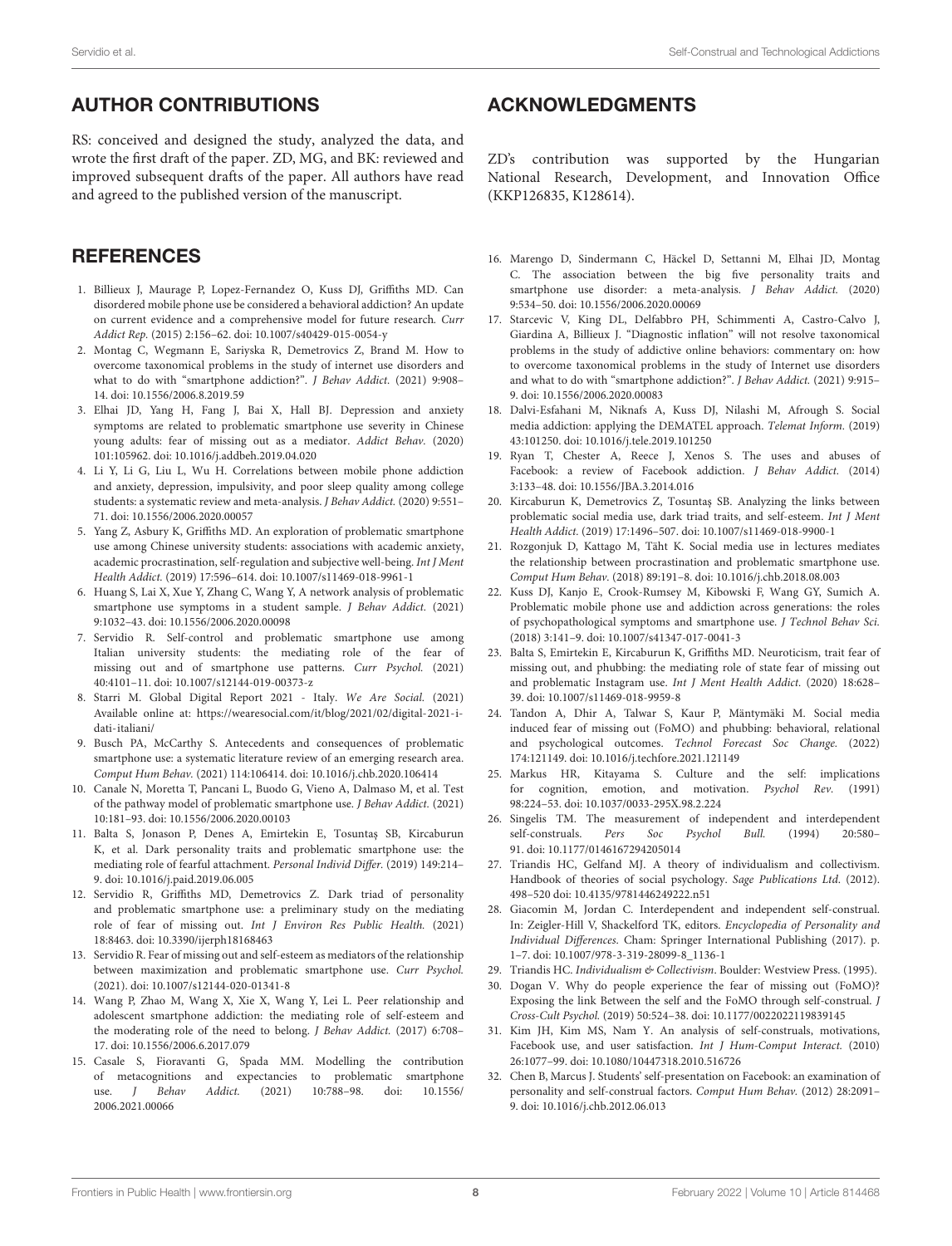- <span id="page-8-0"></span>33. Ferenczi N, Marshall TC, Bejanyan K. Are sex differences in antisocial and prosocial Facebook use explained by narcissism and relational self-construal? Comput Hum Behav. [\(2017\) 77:25–31. doi: 10.1016/](https://doi.org/10.1016/j.chb.2017.08.033) j.chb.2017.08.033
- <span id="page-8-1"></span>34. Hawi N, Samaha M. Identifying commonalities and differences in personality characteristics of Internet and social media addiction profiles: traits, self-esteem, and self-construal. Behav Inf Technol. (2019) 38:110– 9. doi: [10.1080/0144929X.2018.1515984](https://doi.org/10.1080/0144929X.2018.1515984)
- <span id="page-8-2"></span>35. Lin L, Wang X, Li Q, Xia B, Chen P, Wang W. The influence of interpersonal sensitivity on smartphone addiction: a moderated mediation model. Front Psychol. [\(2021\) 12:670223. doi: 10.3389/](https://doi.org/10.3389/fpsyg.2021.670223) fpsyg.2021.670223
- <span id="page-8-3"></span>36. Przybylski AK, Murayama K, DeHaan CR, Gladwell V. Motivational, emotional, and behavioral correlates of fear of missing out. Comput Hum Behav. (2013) 29:1841–8. doi: [10.1016/j.chb.2013.02.014](https://doi.org/10.1016/j.chb.2013.02.014)
- <span id="page-8-4"></span>37. Boustead R, Flack M. Moderated-mediation analysis of problematic social networking use: the role of anxious attachment orientation, fear of missing out and satisfaction with life. Addict Behav. (2021) 119:106938. doi: [10.1016/j.addbeh.2021.106938](https://doi.org/10.1016/j.addbeh.2021.106938)
- <span id="page-8-5"></span>38. Fioravanti G, Casale S, Benucci SB, Prostamo A, Falone A, Ricca V, et al. Fear of missing out and social networking sites use and abuse: a meta-analysis. Comput Hum Behav. (2021) 122:106839. doi: [10.1016/j.chb.2021.106839](https://doi.org/10.1016/j.chb.2021.106839)
- <span id="page-8-6"></span>39. Brown L, Kuss DJ. Fear of missing out, mental well-being, and social connectedness: a 7-day social media abstinence trial. Int J Environ Res Public Health. (2020) 17:4566. doi: [10.3390/ijerph17124566](https://doi.org/10.3390/ijerph17124566)
- <span id="page-8-7"></span>40. Zsido AN, Arato N, Lang A, Labadi B, Stecina D, Bandi SA. The role of maladaptive cognitive emotion regulation strategies and social anxiety in problematic smartphone and social media use. Personal Individ Differ. (2021) 173:110647. doi: [10.1016/j.paid.2021.110647](https://doi.org/10.1016/j.paid.2021.110647)
- <span id="page-8-8"></span>41. Wang P, Wang X, Nie J, Zeng P, Liu K, Wang J, et al. Envy and problematic smartphone use: the mediating role of FOMO and the moderating role of student-student relationship. Personal Individ Differ. (2019) 146:136– 42. doi: [10.1016/j.paid.2019.04.013](https://doi.org/10.1016/j.paid.2019.04.013)
- <span id="page-8-9"></span>42. Markus HR, Kitayama S. Cultures and selves: a cycle of mutual constitution. Perspect Psychol Sci. [\(2010\) 5:420–30. doi: 10.1177/17456916103](https://doi.org/10.1177/1745691610375557) 75557
- <span id="page-8-10"></span>43. Fang J, Wang X, Wen Z, Zhou J. Fear of missing out and problematic social media use as mediators between emotional support from social media and phubbing behavior. Addict Behav. (2020) 107:106430. doi: [10.1016/j.addbeh.2020.106430](https://doi.org/10.1016/j.addbeh.2020.106430)
- <span id="page-8-11"></span>44. Li L, Niu Z, Mei S, Griffiths MD, A. network analysis approach to the relationship between fear of missing out (FoMO), smartphone addiction, and social networking site use among a sample of Chinese university students. Comput Hum Behav. [\(2022\) 128:107086. doi: 10.1016/j.chb.2021.](https://doi.org/10.1016/j.chb.2021.107086) 107086
- <span id="page-8-12"></span>45. Tandon A, Dhir A, Almugren I, AlNemer GN, Mäntymäki M. Fear of missing out (FoMO) among social media users: a systematic literature review, synthesis and framework for future research. Internet Res. (2021) 31:782– 821. doi: [10.1108/INTR-11-2019-0455](https://doi.org/10.1108/INTR-11-2019-0455)
- 46. Savci M, Tekin A, Elhai JD. Prediction of problematic social media use (PSU) using machine learning approaches. Curr Psychol. (2020) doi: [10.1007/s12144-020-00794-1](https://doi.org/10.1007/s12144-020-00794-1)
- <span id="page-8-13"></span>47. Elhai JD, Levine JC, Alghraibeh AM, Alafnan AA, Aldraiweesh AA, Hall BJ. Fear of missing out: testing relationships with negative affectivity, online social engagement, and problematic smartphone use. Comput Hum Behav. (2018) 89:289–98. doi: [10.1016/j.chb.2018.08.020](https://doi.org/10.1016/j.chb.2018.08.020)
- <span id="page-8-14"></span>48. Blackwell D, Leaman C, Tramposch R, Osborne C, Liss M. Extraversion, neuroticism, attachment style, and fear of missing out as predictors of social media use and addiction. Personal Individ Differ. (2017) 116:69– 72. doi: [10.1016/j.paid.2017.04.039](https://doi.org/10.1016/j.paid.2017.04.039)
- <span id="page-8-15"></span>49. Brand M, Wegmann E, Stark R, Müller A, Wölfling K, Robbins TW, et al. The interaction of person-affect-cognition-execution (I-PACE) model for addictive behaviors: update, generalization to addictive behaviors beyond internet-use disorders, and specification of the process character of addictive behaviors. Neurosci Biobehav Rev. (2019) 104:1–10. doi: [10.1016/j.neubiorev.2019.06.032](https://doi.org/10.1016/j.neubiorev.2019.06.032)
- <span id="page-8-16"></span>50. Dempsey AE, O'Brien KD, Tiamiyu MF, Elhai JD. Fear of missing out (FoMO) and rumination mediate relations between social

anxiety and problematic Facebook use. Addict Behav Rep. (2019) 9:100150. doi: [10.1016/j.abrep.2018.100150](https://doi.org/10.1016/j.abrep.2018.100150)

- <span id="page-8-17"></span>51. Brand M, Young KS, Laier C, Wölfling K, Potenza MN. Integrating psychological and neurobiological considerations regarding the development and maintenance of specific internet-use disorders: an interaction of personaffect-cognition-execution (I-PACE) model. Neurosci Biobehav Rev. (2016) 71:252–66. doi: [10.1016/j.neubiorev.2016.08.033](https://doi.org/10.1016/j.neubiorev.2016.08.033)
- <span id="page-8-18"></span>52. Aparicio-Martínez P, Ruiz-Rubio M, Perea-Moreno A-J, Martínez-Jiménez MP, Pagliari C, Redel-Macías MD, et al. Gender differences in the addiction to social networks in the Southern Spanish university students. Telemat Inform. [\(2020\) 46:101304. doi: 10.1016/](https://doi.org/10.1016/j.tele.2019.101304) j.tele.2019.101304
- <span id="page-8-19"></span>53. Arpaci I. Gender differences in the relationship between problematic internet use and nomophobia. Curr Psychol. (2020) 16:e0250509. doi: [10.1007/s12144-020-01160-x](https://doi.org/10.1007/s12144-020-01160-x)
- <span id="page-8-20"></span>54. D'Amico A, Scrima F. The Italian validation of Singelis's selfconstrual scale (SCS): a short 10-item version shows improved psychometric properties. Curr Psychol. [\(2016\) 35:159–68. doi: 10.1007/](https://doi.org/10.1007/s12144-015-9378-y) s12144-015-9378-y
- <span id="page-8-21"></span>55. Vaske JJ, Beaman J, Sponarski CC. Rethinking internal consistency in Cronbach's alpha. Leis Sci. (2017) 39:163– 73. doi: [10.1080/01490400.2015.1127189](https://doi.org/10.1080/01490400.2015.1127189)
- <span id="page-8-22"></span>56. Casale S, Fioravanti G. Factor structure and psychometric properties of the Italian version of the fear of missing out scale in emerging adults and adolescents. Addict Behav. (2020) 102:106179. doi: [10.1016/j.addbeh.2019.106179](https://doi.org/10.1016/j.addbeh.2019.106179)
- <span id="page-8-23"></span>57. Kwon M, Kim DJ, Cho H, Yang S. The smartphone addiction scale: development and validation of a short version for adolescents. PLoS One. [\(2013\) 8:e83558. doi: 10.1371/](https://doi.org/10.1371/journal.pone.0083558) journal.pone.0083558
- <span id="page-8-24"></span>58. Monacis L, de Palo V, Griffiths MD, Sinatra M. Social networking addiction, attachment style, and validation of the Italian version of the Bergen social media addiction scale. J Behav Addict. (2017) 6:178-86. doi: [10.1556/2006.6.2017.023](https://doi.org/10.1556/2006.6.2017.023)
- <span id="page-8-25"></span>59. Andreassen CS, Pallesen S, Griffiths MD. The relationship between addictive use of social media, narcissism, and self-esteem: findings from a large national survey. Addict Behav. [\(2017\) 64:287–93. doi: 10.1016/](https://doi.org/10.1016/j.addbeh.2016.03.006) j.addbeh.2016.03.006
- <span id="page-8-26"></span>60. De Pasquale C, Sciacca F, Hichy Z. Italian validation of smartphone addiction scale short version for adolescents and young adults (SAS-SV). Psychology. [\(2017\) 08:1513–8. doi: 10.4236/](https://doi.org/10.4236/psych.2017.810100) psych.2017.810100
- <span id="page-8-27"></span>61. Muthén LK, Muthén BO. Mplus (Version 7.2) [Computer Software]. CA:Los Angeles: Muthén & Muthén (2014).
- <span id="page-8-28"></span>62. Huang CM, Doole R, Wu CW, Huang HW, Chao YP. Culturerelated and individual differences in regional brain volumes: a crosscultural voxel-based morphometry study. Front Hum Neurosci. (2019) 13:313. doi: [10.3389/fnhum.2019.00313](https://doi.org/10.3389/fnhum.2019.00313~)
- <span id="page-8-29"></span>63. Servidio R, Sinatra M, Griffiths MD, Monacis L. Social comparison orientation and fear of missing out as mediators between selfconcept clarity and problematic smartphone use. Addict Behav. (2021) 122:107014. doi: [10.1016/j.addbeh.2021.107014](https://doi.org/10.1016/j.addbeh.2021.107014)
- <span id="page-8-30"></span>64. Song H, Cramer EM, Park N. Cultural differences in social comparison on facebook. Behav Inf Technol. (2019) 38:172–83. doi: [10.1080/0144929X.2018.1519037](https://doi.org/10.1080/0144929X.2018.1519037)
- <span id="page-8-31"></span>65. Chu S-C, Windels K, Kamal S. The influence of self-construal and materialism on social media intensity: A study of China and the United States. Int J Advert. (2016) 35:569–88. doi: [10.1080/02650487.2015.1068425](https://doi.org/10.1080/02650487.2015.1068425)

**Conflict of Interest:** The authors declare that the research was conducted in the absence of any commercial or financial relationships that could be construed as a potential conflict of interest.

**Publisher's Note:** All claims expressed in this article are solely those of the authors and do not necessarily represent those of their affiliated organizations, or those of the publisher, the editors and the reviewers. Any product that may be evaluated in this article, or claim that may be made by its manufacturer, is not guaranteed or endorsed by the publisher.